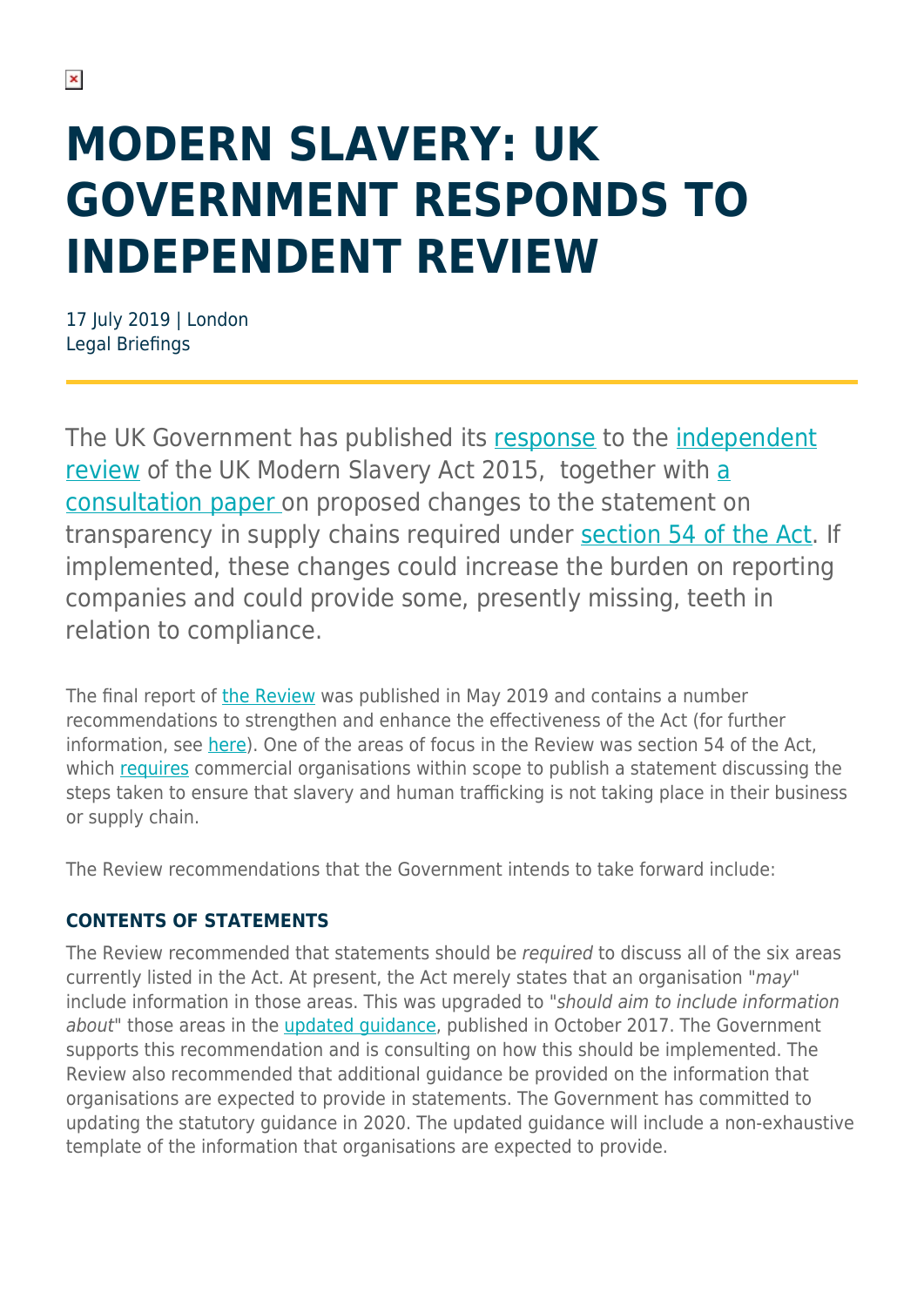#### **REPORTING DEADLINE**

The Government is proposing to introduce a single reporting deadline on which all organisations would be required to publish their statements each year. At present, statements are produced in relation to a particularly financial year, as soon as practicable after the end of that year (with the guidance suggesting that that should be within 6 months). The Government considers that aligning the publication date, will aid comparisons and facilitate better engagement. The consultation paper seeks views on this.

#### **ONLINE REGISTRY**

The Government will take forward the Review's recommendation that there be an online registry for statements. It is proposing to amend the Act to require publication of statements via this online registry, as well as via the organisation's website. This is a route that the [Australian Modern Slavery Act 2018](https://www.legislation.gov.au/Details/C2018A00153) has taken. At present, the [Modern Slavery Registry](https://www.herbertsmithfreehills.com/This%2520was%2520a%2520measure%2520that%2520civil%2520society%2520pushed%2520for%2520at%2520the%2520outset.%2520At%2520present%2C%2520the%2520Modern%2520Slavery%2520Registry%2520is%2520attempting%2520to%2520create), amongst others, is attempting to create such a registry in the UK on a voluntary basis.

#### **ENFORCEMENT**

The Review recommended that additional sanctions be added to the Act to tackle noncompliance, including warnings, fines and director disqualification. The Government has decided to consult on introducing fines for non-compliance. The Government does not intend to take forward the Review's proposal that a designated board member be accountable for the production of a statement on behalf of an organisation.

The consultation closes on 17 September 2019.

#### **COMMENT**

Whilst ground-breaking at its introduction, questions have been raised as to the effectiveness of the UK Modern Slavery Act for some time. The Anti-Slavery Commissioner has even publically [criticised](https://www.herbertsmithfreehills.com/latest-thinking/uk-anti-slavery-commissioner-criticises-business-response-to-modern-slavery) business' response to the reporting obligation. This announcement by the UK Government shows that it is willing to take steps to encourage improved reporting, if necessary, albeit it remains to be seen whether the suggested changes will actually lead to any increase in corporate transparency on these issues.